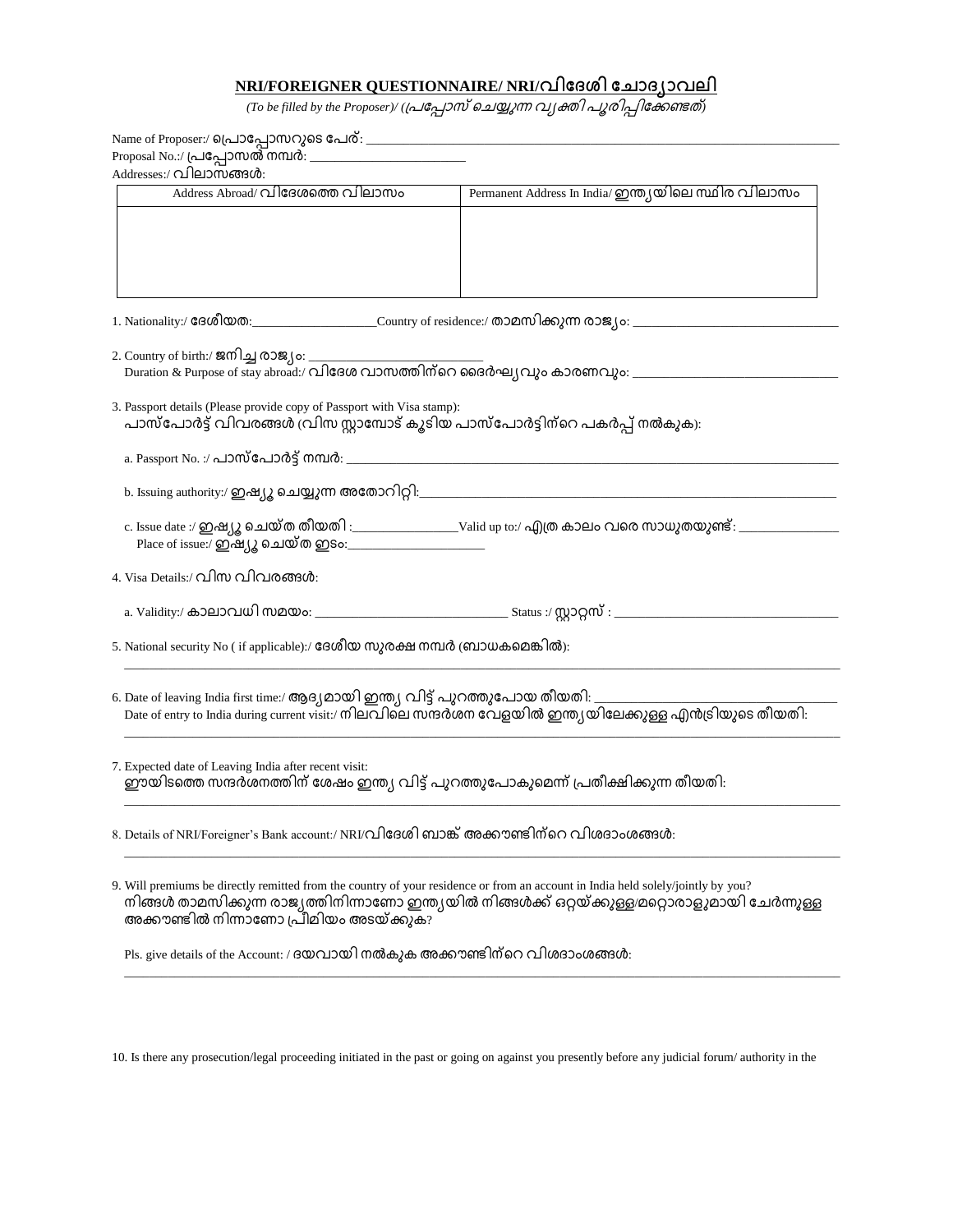country of your residence? കഴിഞ്ഞ കാലത്ത് നിങ്ങൾക്കെതിരെ, നിങ്ങൾ താമസിക്കുന്ന രാജ്യത്തെ ഫ്ലതെങ്കിലും ജുഡീഷ്യൽ ഫോറത്തിന്റെയോ അതോറിറ്റിയുടെയോ മുന്നിൽ, എന്തെങ്കിലും നിയമ വ്യവഹാരം / നിയമ നടപടി ഉണ്ടായിട്ടുണ്ടോ?

If yes, please give details. / അതെ എങ്കിൽ, ദയവായി വിശദാംശങ്ങൾ നൽകുക.

11. Name, Address, Contact details of your physician/family doctor in country of residence (if applicable): നിങ്ങൾ താമസിക്കുന്ന രാജ്യത്തെ നിങ്ങളുടെ ഫിസിഷ്യന്െകുടുംബ ഡോക്ടറുടെ പേര്, വിലാസം, സമ്പർക്ക  $\Omega$ വിവരങ്ങൾ (ബാധകമെങ്കിൽ):

\_\_\_\_\_\_\_\_\_\_\_\_\_\_\_\_\_\_\_\_\_\_\_\_\_\_\_\_\_\_\_\_\_\_\_\_\_\_\_\_\_\_\_\_\_\_\_\_\_\_\_\_\_\_\_\_\_\_\_\_\_\_\_\_\_\_\_\_\_\_\_\_\_\_\_\_\_\_\_\_\_\_\_\_\_\_\_\_\_\_\_\_\_\_\_\_\_\_\_\_\_\_\_\_\_\_\_\_\_\_\_\_\_\_\_

\_\_\_\_\_\_\_\_\_\_\_\_\_\_\_\_\_\_\_\_\_\_\_\_\_\_\_\_\_\_\_\_\_\_\_\_\_\_\_\_\_\_\_\_\_\_\_\_\_\_\_\_\_\_\_\_\_\_\_\_\_\_\_\_\_\_\_\_\_\_\_\_\_\_\_\_\_\_\_\_\_\_\_\_\_\_\_\_\_\_\_\_\_\_\_\_\_\_\_\_\_\_\_\_\_\_\_\_\_\_\_\_\_

## **Declaration by the Proposer:**

I declare that the answers I have given are, to the best of my knowledge, true and that I have not withheld any material information that may influence the assessment or acceptance of this application. I agree that this form will constitute part of my application for life assurance with Canara HSBC Oriental Bank Of Commerce Life Insurance Company Ltd (the 'Company') and that failure to disclose any material fact known to me may invalidate the contract.

I am not restricted /prohibited from proposing for this policy of insurance under the laws of any country that I am subject to. I understand that my purchase of a policy of insurance from the Company may create legal, tax or other financial/ reporting obligations for me under the laws of the country of which I hold citizenship or reside in. I shall be solely responsible for undertaking and fulfilling any obligations that I may have under the laws of such country/ies and shall not hold the Company liable under any circumstance in the event of a default on my part in fulfilling the said obligations. I acknowledge and agree that any information provided by the Company is not intended to provide legal, accounting or tax advice and I shall not rely on the same in this regard. I will seek independent professional legal, accounting and tax advice prior to the purchase of the policy of insurance from the Company, where necessary.

## <u>പ്രപ്പോസ് ചെയ്യുന്ന വ്യക്തിയുടെ സത്യവാങ്മൂലം</u>

ഞാൻ നൽകിയിട്ടുള്ള മറുപടികൾ എന്റെ അറിവിൽ പെട്ടിടത്തോളം സത്യമാണെന്നും എന്റെ അപേക്ഷയുടെ വിലയിരുത്തലിനെ അല്ലെങ്കിൽ അംഗീകരിക്കുന്നതിനെ സ്വാധീനിക്കാവുന്ന യാതൊരു പ്രധാന വിവരവും ഞാൻ തരാതിരുന്നിട്ടില്ലെന്നും ഞാൻ പ്രസ്താവിക്കുന്നു. കാനറ ഓറിയന്റൽ ബാങ്ക് ഓഫ് കൊമേഴ്സ് ലൈഫ് ' ഇൻഷുറൻസ് ക്മ്പനി ലിമിറ്റഡുമായുള്ള ('കമ്പനി') ലൈഫ് അഷ്വറൻസിനുള്ള എന്റെ അപേക്ഷയുടെ ഭാഗമാണ് ഈ ഫോമെ്നും എനിക്ക് അറിയാവുന്ന എന്തെങ്കിലും വെളിപ്പെടുത്തുന്നതിലുള്ള പരാജയം എന്റെ കരാറിനെ . സാധുത ഇല്ലാത്തതാക്കുമെന്നും ഞാൻ സമ്മതിക്കുന്നു

.എനിക്ക് ബാധകമായ ഫ്ലത് രാജ്യത്തെയും നിയമങ്ങൾക്ക് കീഴിൽ, ഇൻഷുറൻസിന്റെ ഈപോളിസിക്കായി പ്രപ്പോസ് ചെയ്യുന്നതിൽ നിന്ന് എ്ന്നെ തടഞ്ഞിട്ടില്ല / നിരോധിച്ചിട്ടില്ല. ഈങ്കമ്പനിയിൽ ഇൻഷുറൻസ് പോളിസി . ഞാന്മ് വാങ്ങുന്നത്, എനിക്ക് പൗരത്വമുള്ള രാജ്യത്തെ അല്ലെങ്കിൽ ഞാൻ താമസിക്കുന്ന രാജ്യത്തെ നിയമങ്ങൾക്ക് കീഴിൽ നിയമപരമോ നികുതിപരമോ മറ്റ് സാമ്പത്തികപര്മോ / റിപ്പോർട്ടുചെയ്യപ്പെടുന്നതോ ആയ്മ്പാധ്യതകൾ . സ്വഷ്ഠിച്ചേക്കാമെന്ന് ഞാൻ മനസ്സിലാക്കുന്നു. അത്തരം രാജ്യത്തെ രാജ്യങ്ങളിലെ) നിയ്മങ്ങൾക്ക് കീഴിൽ എനിക്ക് ണ്ടൊയേക്കാവുന്ന ബാധ (തകളുടെ ചുമതലയ്ക്കും നിറവേറ്റലിനും എനിക്കായിരിക്കും സമ്പൂർണ്ണ `ഉത്തരവാദിത്തം, ഇപ്പറഞ്ഞ് ബാധ്യതകൾ നിറവേറ്റുന്നതിൽ എന്റെ ഭാഗത്തുനിന്ന് ഉണ്ടാകുന്ന പാക്പ്പിഴ് ഉണ്ടാവുന്ന സാഹചര്്യത്തിൽ, ഒരു സാഹചര്യത്തിലും കമ്പനിക്ക് മുകളിൽ ഞാൻ ബാധ്യത ചുമത്തുകയില്ല. കമ്പനി നൽകിയിട്ടുള്ള ഏതൊരു വിവരവും, നിയമപരമായതോ അക്കൗണ്ടിംഗ് ആയി ബന്ധപ്പെട്ടതോ നികുതിപരമായതോ ആയ്പ്പദേശത്തിനായി ഉദ്ദേശിക്കപ്പെട്ടിട്ടുള്ളതല്ലെന്നും, ഈവിഷയങ്ങളിൽ കമ്പനി നൽകിയ , വിവരങ്ങളെ ഞാൻ ആശ്രയിക്കില്ലെന്നും ഞാൻ മനസ്സിലാക്കുന്നു. സമ്മ്തിക്കുന്നു. ആവശ്യമെങ്കിൽ, ഇങ്കമ്പനിയിൽ . നിന്നുള്ള ഇൻഷുറൻസ് പോളിസി വാങ്ങുന്നതിന് മുമ്പായി, യോഗ്യതയുള്ളവരിൽ നിന്നാണ് ഞാൻ, . നിയമപരമായതോ അക്കൗണ്ടിംഗ് ആയി ബന്ധപ്പെട്ടതോ നികുതിപരമായതോ ആജ്ചദേശം സ്വീകരിക്കും.

തീയതിയും സ്ഥലവും

Date & Place: Signature of Life to be Assured ലൈഫ് അഷ്വർ ചെയ്യപ്പെടേണ്ട വ്യക്തി